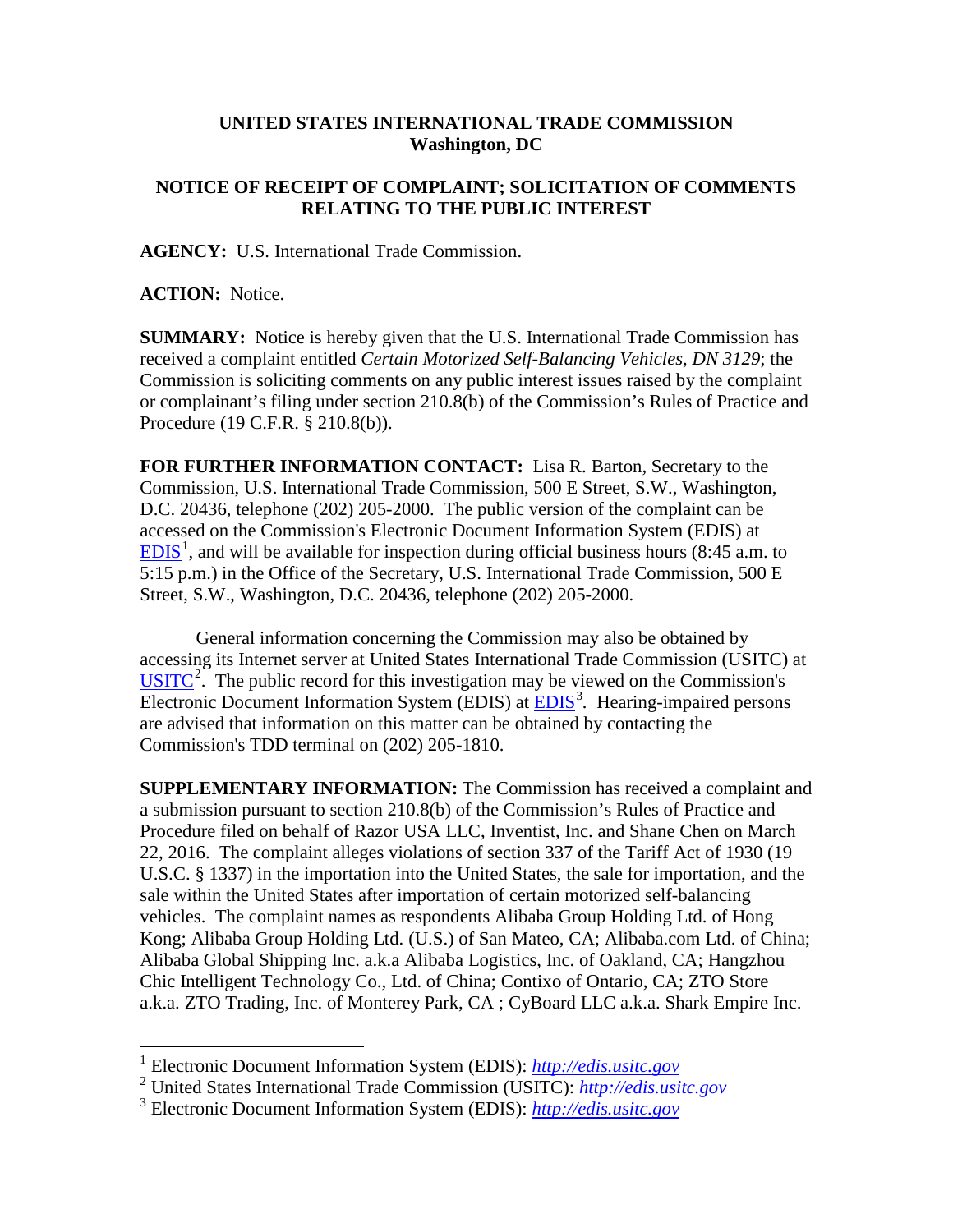of Glendale, CA; Genius Technologies a.k.a. Prime Capital of Hastings, MN; GyroGlyder.com of Stockton, CA; HoverTech of Hebron, KY; InMotion Entertainment Group LLC of Jacksonville, FL; Soibatian Corporation dba IO Hawk and dba Smart Wheels of Glendale, CA; Jetson Electric Bikes LLC of New York, NY; Joy Hoverboard, a.k.a. Huizhou Aoge Enterprize Co. Ltd. of China; Shenzhen Kebe Technology Co., Ltd. of China; Leray Group of China; Modell's Sporting Goods, Inc. of New York, NY; Newegg.com Inc. of City of Industry, CA; PhunkeeDuck, Inc. of Floral Park, NY; Powerboard a.k.a. Optimum Trading Co. of Hebron, KY; Shareconn International, Inc. of China; Shenzhen Chenduoxing Electronic Technology Ltd. of China; Shenzhen Jomo Technology Co., Ltd. of China; Shenzhen R.M.T. Technology Co., Ltd. of China; Shenzhen Supersun Technology Co. Ltd., a.k.a. Aottom of China; Skque Products of Irwindale, CA; Spaceboard USA of Norcross, GA; Swagway LLC of Southbend, IN; Twizzle Hoverboard of La Puente, CA; and Uwheels of Santa Ana, CA. The complainant requests that the Commission issue a general exclusion order, or in the alternative, a limited exclusion order, and a cease and desist order.

Proposed respondents, other interested parties, and members of the public are invited to file comments, not to exceed five (5) pages in length, inclusive of attachments, on any public interest issues raised by the complaint or section 210.8(b) filing. Comments should address whether issuance of the relief specifically requested by the complainant in this investigation would affect the public health and welfare in the United States, competitive conditions in the United States economy, the production of like or directly competitive articles in the United States, or United States consumers.

In particular, the Commission is interested in comments that:

- (i) explain how the articles potentially subject to the requested remedial orders are used in the United States;
- (ii) identify any public health, safety, or welfare concerns in the United States relating to the requested remedial orders;
- (iii) identify like or directly competitive articles that complainant, its licensees, or third parties make in the United States which could replace the subject articles if they were to be excluded;
- (iv) indicate whether complainant, complainant's licensees, and/or third party suppliers have the capacity to replace the volume of articles potentially subject to the requested exclusion order and/or a cease and desist order within a commercially reasonable time; and
- (v) explain how the requested remedial orders would impact United States consumers.

Written submissions must be filed no later than by close of business, eight calendar days after the date of publication of this notice in the *Federal Register*. There